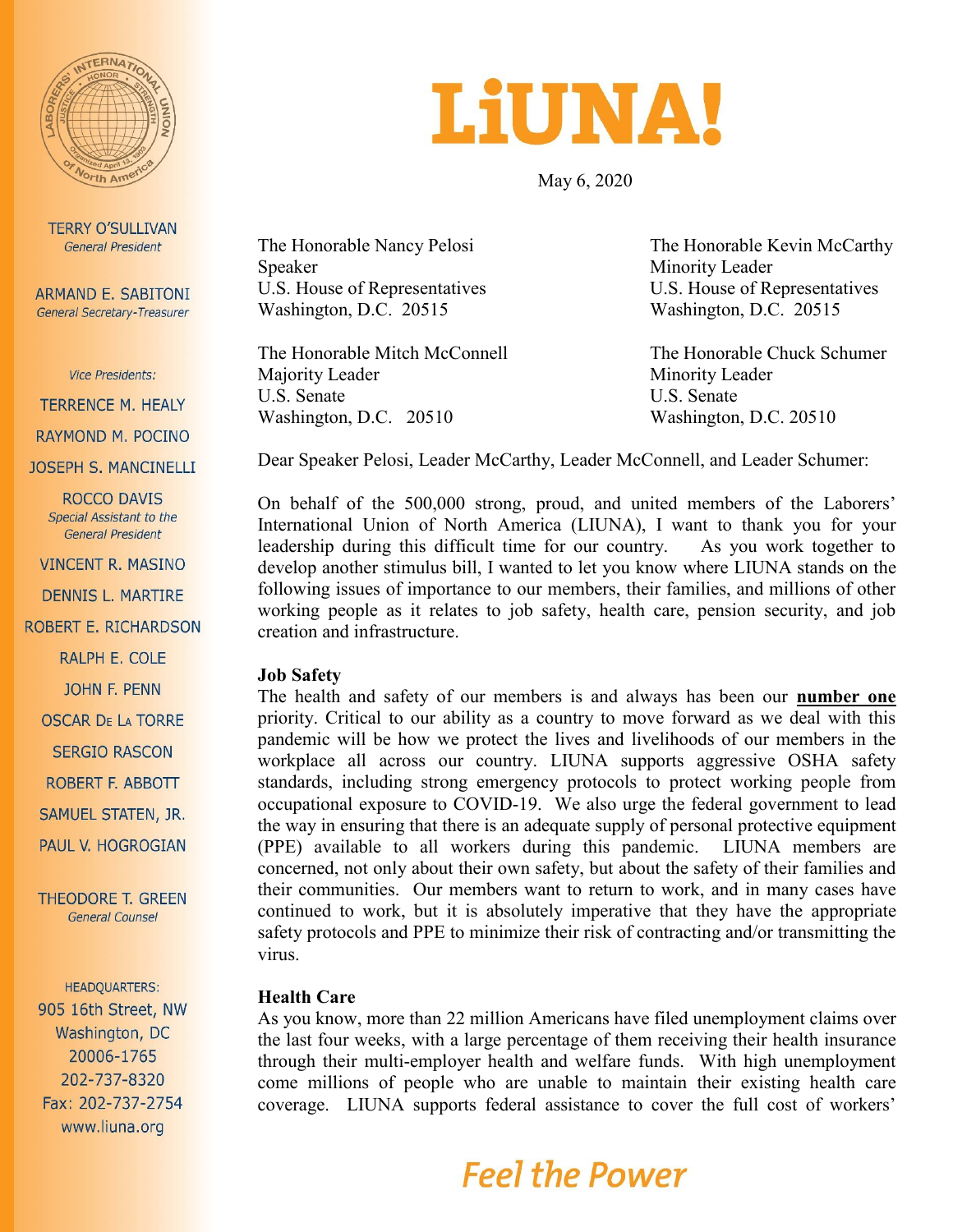Additional COVID-19 Stimulus May 6, 2020 Page 2

health insurance premiums or COBRA payments. In the midst of the worst public health crisis we have faced in more than a century, it is critical that workers and their families maintain access to health care, regardless of their employment status. Such assistance also would help stabilize multi-employer health insurance funds that provide coverage to workers who earn these benefits while working for multiple employers in any given year. Helping workers and their families maintain their existing coverage would protect them from being forced to change plans, leave their provider networks, restart annual deductibles or face a catastrophic coverage gap.

#### **Pension Security**

The COVID-19 crisis will severely affect the funding of the vast majority of multiemployer defined benefit pension funds that are healthy, and will devastate the pension funds that are already deeply troubled and nearing insolvency. These pension funds depend on collectively bargained employer contributions generated by hours worked by our members. In some instances, the funds depend on investment income to pay billions of dollars in monthly benefits throughout our nation. As work opportunities cease and the investment markets' decline slashes asset values, healthy pension funds will face financial difficulties through no fault of their own. We urge you to address this problem. Failure to do so threatens the more than 200,000 employers in these pension plans, their 3.8 million active workers, and the retirement income of 10.4 million participants.

During the CARES Act negotiations, a proposal was put forward to create a special partition program at the PBGC that would move liabilities from failing plans to the PBGC, ensuring that participants receive full benefits while providing these plans with a path to long-term solvency which we fully supported. Annual funding of the PBGC by the U.S government would be necessary to ensure that the PBGC can carry out its mission.

It is also necessary to allow plans to freeze their zone status for the current year and to allow multi-employer pension funds to actuarially smooth investment losses attributable to the COVID-19 crisis so that the pension funds have a fair opportunity to recover in the future.

## **State and Local Assistance/Public and Federal Employees**

U.S. state and local governments are in desperate need of aid in order to cope with the current and aftermath effects of the COVID-19 pandemic. It is of great importance that Congress provides the desperately needed funds to state and local governments so that they can continue to provide essential resources and services.

LIUNA's state and local employees serve the American people every day in the areas of health care, transportation, public works, parks and recreation, and much more. Like their private sector counterparts, public employees need health and safety and paid leave protections during this crisis, hazard pay, access to unemployment assistance, and health benefit assistance in the form of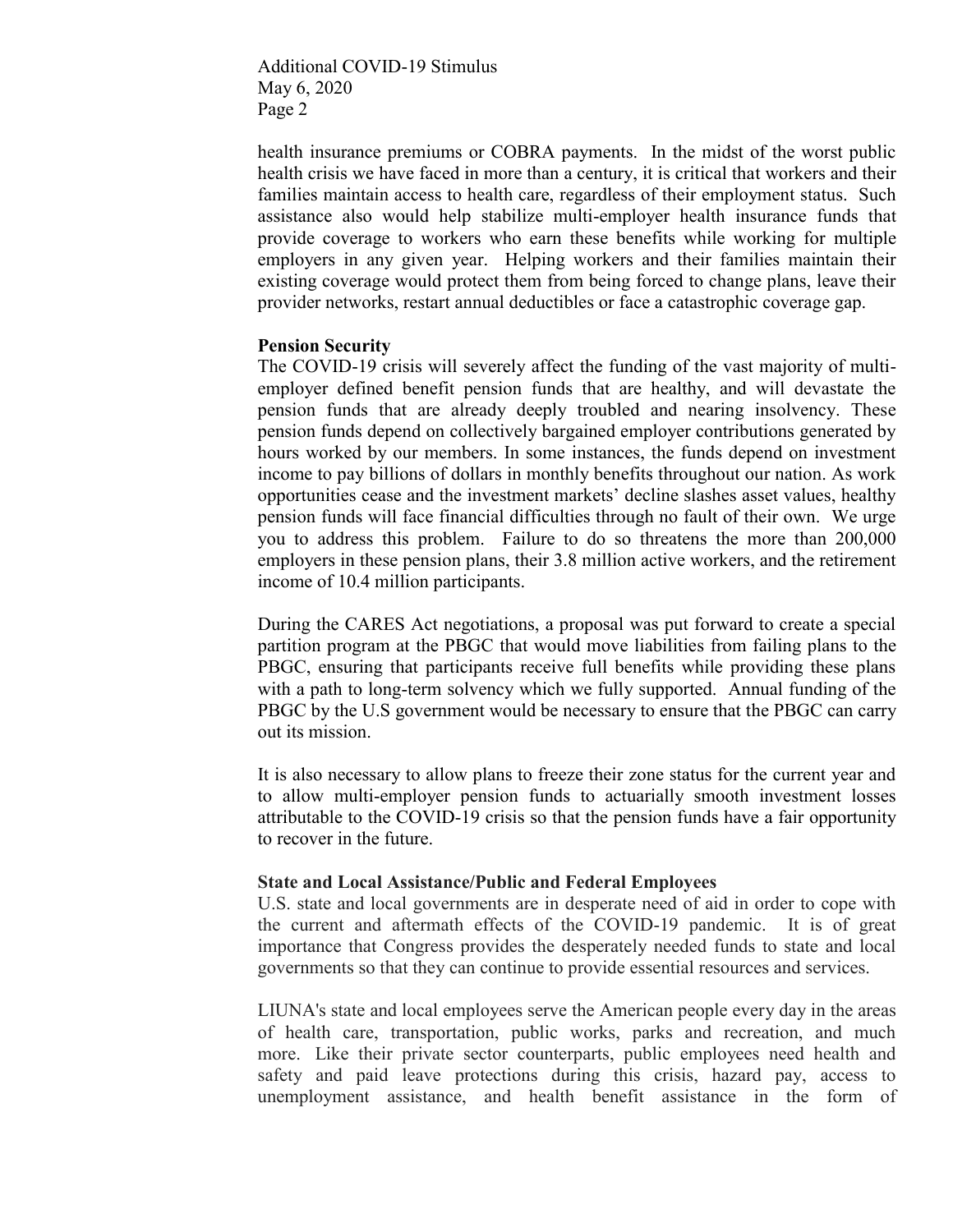Additional COVID-19 Stimulus May 6, 2020 Page 3

COBRA. State and local governments need Federal funds to deal with the Covid-19 crisis to ensure continuity of these vital public services and to prevent layoffs and bring workers back to work. LIUNA also represents Federal workers at the Indian Health Service (IHS), Department of Defense (DOD), Federal Aviation Administration (FAA), and the Veterans Administration (VA), among others. LIUNA asks Congress to let Federal workers use telework to the maximum extent possible, provide frontline assistance for Federal workers in health care settings (including health and safety protections and standards, hazard pay, and proper CDC guidance), and allow Federal workers to bargain to the extent possible regarding changes in working conditions during this pandemic.

## **Postal Service**

LIUNA is proud to have a historic partnership with the Mail Handlers and to be part of the same organization. The USPS is the backbone of a \$1.6 trillion mailing industry, which employs more than 7.3 million people. In order for it to continue to meet its mission and goals, it is necessary for USPS to obtain a direct public service appropriation of at least \$25 billion to help it weather the pandemic and the deep recession it is causing. Additionally, the Postal Service needs an emergency appropriation for the duration of the crisis, distributed quarterly, starting in Fiscal Year 2021 (which begins in just six months) to cover the difference between postage revenues and total USPS expenses. This would signal to the American people and the business community that the Postal Service will be there to: battle the pandemic (with the delivery of tests and public health information, etc.); deliver online purchases and prescription drugs; support the economic recovery; and facilitate absentee voting as well as other vital civic functions.

As postal employees are considered essential personnel and continue to do their jobs despite the risk of exposure to Covid-19, there should be equal treatment for postal employees in any legislation that authorizes and funds hazard pay for other front-line workers exposed to health risks related to the Covid-19 virus. Understanding the increased health risks Postal Service employees are taking during the pandemic, the Families First Coronavirus Response Act (P.L. 116-127) applied sick leave and family medical leave to the Postal Service, however, it failed to apply the employer reimbursement provisions to USPS. This needs to be remedied. Finally, it is necessary to remove the Federal Finance Bank's discretion to impose operational changes and policy conditions on any of the Postal Service's existing borrowing authorities – changes and policies that should properly be set by the Postal Service Board of Governors and the Congress, not the Treasury Department – and eliminate any annual limit on these authorities.

# **Job Creation and Infrastructure**

LIUNA believes that the best course of action to stimulate the economy is through robust public investment in infrastructure. There are a number of ways to do this. One way to do this quickly is to aggressively fund existing infrastructure programs. Existing programs already have the processes in place to distribute federal funds